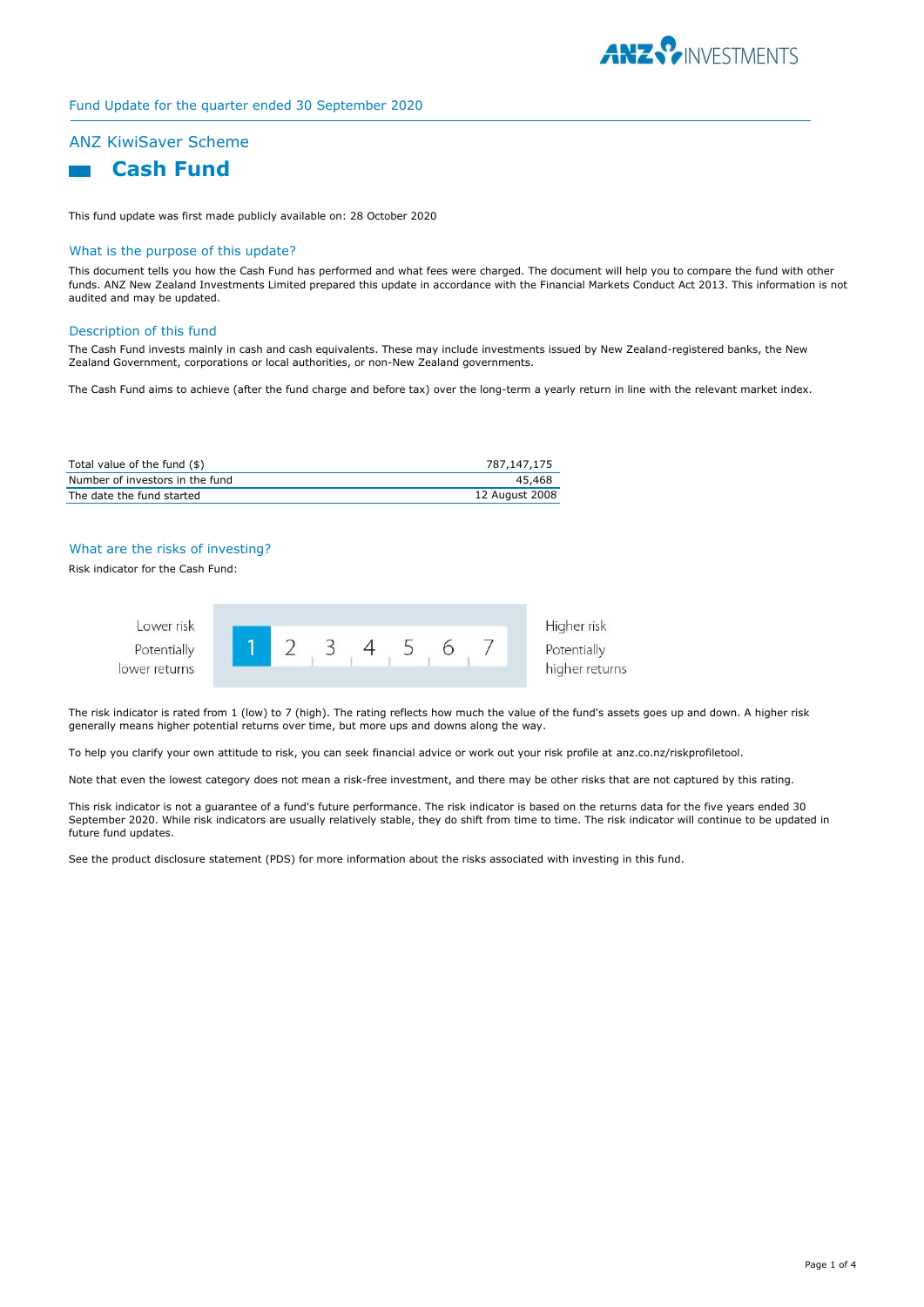## How has the fund performed?

|                                               | Average over past<br>five years | Past year |
|-----------------------------------------------|---------------------------------|-----------|
| <b>Annual return</b>                          |                                 |           |
| (after deductions for charges and tax)        | 1.53%                           | $0.93\%$  |
| <b>Annual return</b>                          |                                 |           |
| (after deductions for charges but before tax) | 2.13%                           | 1.30%     |
| Market index annual return                    |                                 |           |
| (reflects no deduction for charges and tax)   | 1.90%                           | 0.87%     |

The market index annual return shows the return of the S&P/NZX Bank Bills 90 Day Index.

Additional information about the market index is available in the statement of investment policy and objectives on the offer register at www.disclose-register.companiesoffice.govt.nz.



# **Annual return graph**

This shows the return after fund charges and tax for each of the last 10 years ending 31 March. The last bar shows the average annual return for the last 10 years, up to 30 September 2020.

**Important:** This does not tell you how the fund will perform in the future.

Returns in this update are after tax at the highest prescribed investor rate (PIR) of tax for an individual New Zealand resident. Your tax may be lower.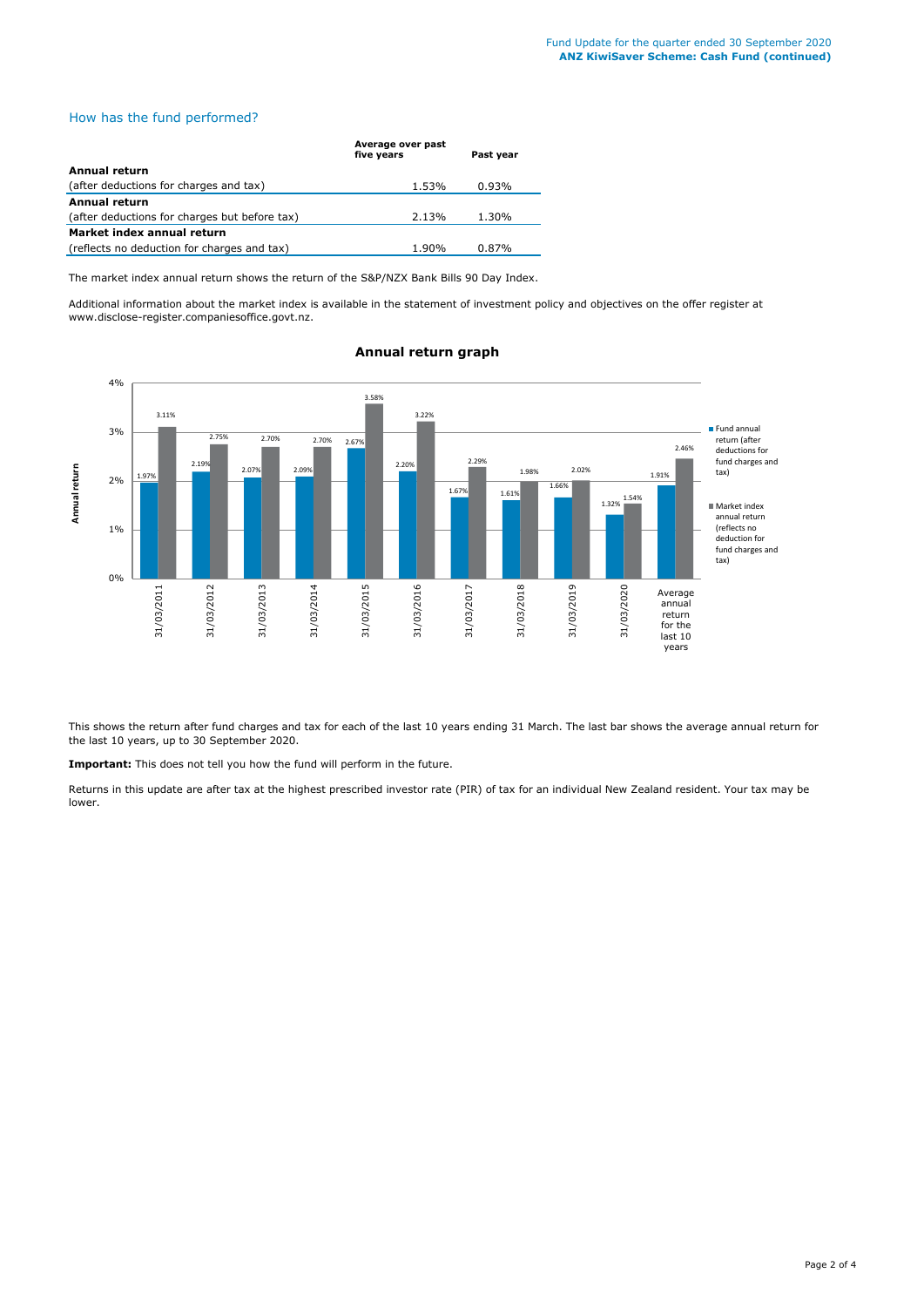## What fees are investors charged?

Investors in the Cash Fund are charged fund charges. In the year to 31 March 2020 these were:

|                                             | % of net asset value          |
|---------------------------------------------|-------------------------------|
| Total fund charges <sup>1*</sup>            | 0.27%                         |
| Which are made up of:                       |                               |
| Total management and administration charges | 0.27%                         |
| Including:                                  |                               |
| Manager's basic fee                         | 0.22%                         |
| Other management and administration charges | 0.05%                         |
| Total performance based fees<br>$0.00\%$    |                               |
|                                             | Dollar amount per<br>investor |
| <b>Other charges</b>                        |                               |
| Membership fee <sup>2</sup>                 | \$18                          |

\* The manager expects that the fund charges for the next scheme year will be different from the fund charges disclosed in this fund update because the manager's basic fee was reduced on 28 June 2019 from 0.33% to 0.19% per year.

Investors are not currently charged individual action fees for specific actions or decisions (for example, for withdrawing from or switching funds). See the PDS for more information about Scheme fees.

Small differences in fees and charges can have a big impact on your investment over the long term.

## Example of how this applies to an investor

Sarah had \$10,000 in the fund at the start of the year and did not make any further contributions. At the end of the year, Sarah received a return after fund charges were deducted of \$93 (that is 0.93% of her inital \$10,000). Sarah also paid \$18 in other charges. This gives Sarah a total gain after tax of \$75 for the year.

## What does the fund invest in?

# **Actual investment mix<sup>3</sup> Target investment mix<sup>3</sup>**

This shows the types of assets that the fund invests in. This shows the mix of assets that the fund generally intends to invest in.